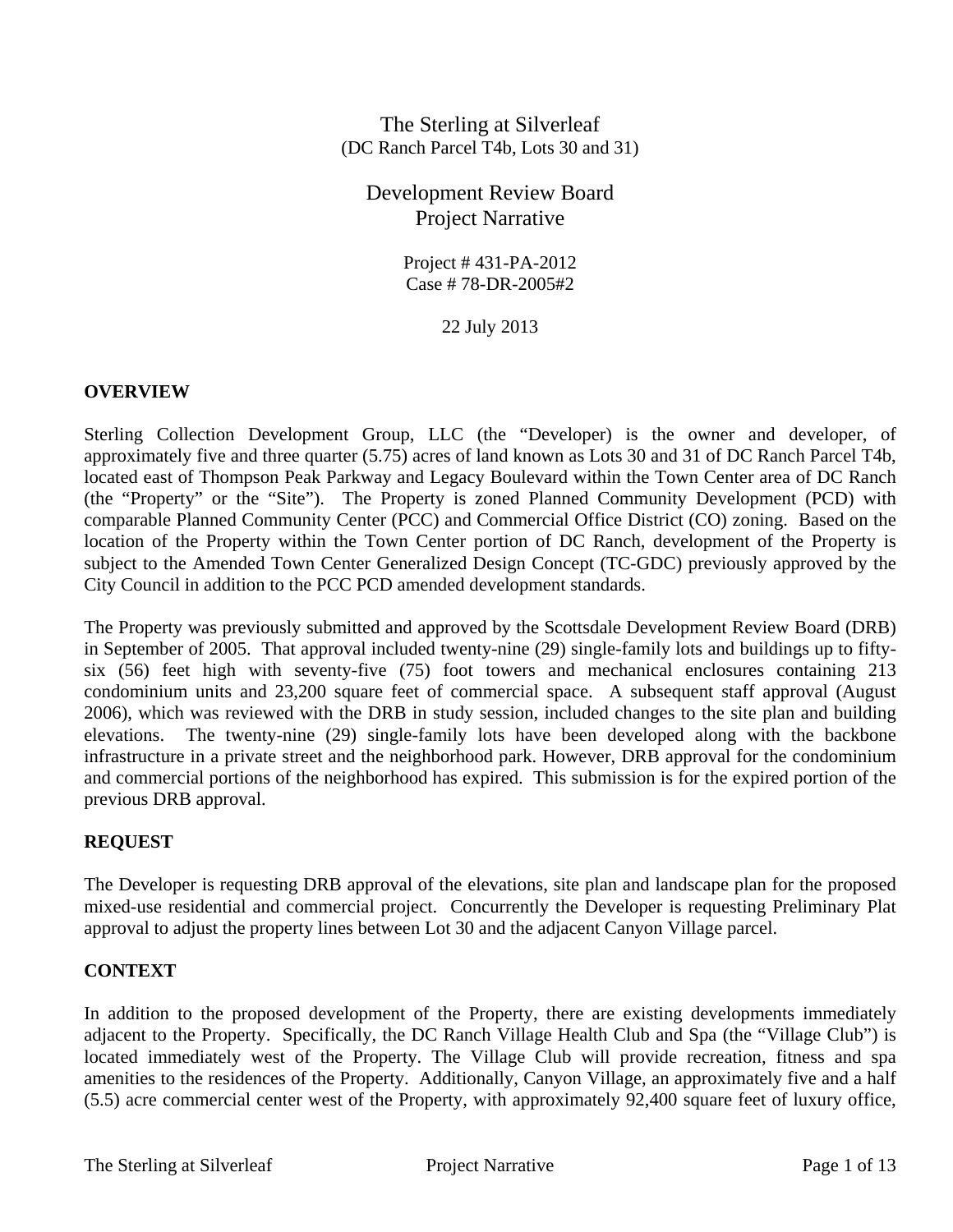restaurant, and retail uses in several buildings and a parking garage, to make the compact Canyon Village site efficient. West, north and south of the Property is the previously approved T4b residential neighborhood and PCC zoned open space along the Beardsley Wash. These residential lots and open space elements were part of the previous DRB approvals and have been improved in accordance with those approvals.

# **DESCRIPTION OF PROJECT**

The Property will develop primarily for residential uses integrated with the commercial uses of the Village Club and Canyon Village. Specifically, within this portion of the Town Center there are five (5) multi-story buildings which will contain approximately 213 condominium units and 23,200 square feet of commercial space which may include retail, office, and restaurant uses. The parking for the development's condominiums and commercial uses will primarily be in underground parking garages and along the interior streets. Guest parking will be provided in the underground structure as well as along the interior streets. At the request of neighbors, this development will also include a small guard house at the northeast end of the private extension of Legacy Boulevard. This guard house will permit the DC Ranch Association to staff a manned, automotive gate at this location. This proposal is designed to significantly match the previous DRB approvals for this property to complete the original design intent.

# **ARCHITECTURE OF PROJECT**

In north Scottsdale, Legacy Boulevard will be an important connection between the One Scottsdale mixeduse center at Scottsdale Road, other potential centers at the intersections of Hayden and Pima Roads, ending at Canyon Village. This project is designed to be the "Grand Dame" crowning the end of Legacy Boulevard and announcing Canyon Village as a neighborhood destination. The multi-story condominium and mixed use buildings complete the ring wrapping the park at the end of Legacy Boulevard just east of Thompson Peak Parkway. The fifty-six (56) foot high European buildings with seventy-five (75) foot high towers and mechanical enclosures provide the strong visual terminus that a street like Legacy Boulevard requires.

Building "L" is the iconic building on axis with Legacy Boulevard at the east end of the park. This building includes commercial uses on the ground level, behind a symmetrical European façade designed to be a complementary architectural accent to the existing buildings of Canyon Village and the Village Club (on the north and south sides of the park respectively). Building "L" sits proud to the park and ascends from the roadway in front (west) of the building.

Building "L" is symmetrically massed because of its formal location, and presents a European facade to hikers along the Beardsley Wash. It provides stunning views of the McDowell mountain range. In the center of east façade of Building "L" a court provides a cool and tranquil outdoor space for residents and guests. Similar courts are provided on the north and south elevations.

Buildings "K" and "M" flank the central building, Building "L". These buildings are positioned closely to each other to provide a tight European feel to the Legacy Boulevard façade, but are less formal and symmetrical in massing and architecture.

Building "K" sits a bit above the central building and provides iconic architecture on axis to the neighborhood park visible upon entering the parcel just off of East Siesta Lane. This portion provides an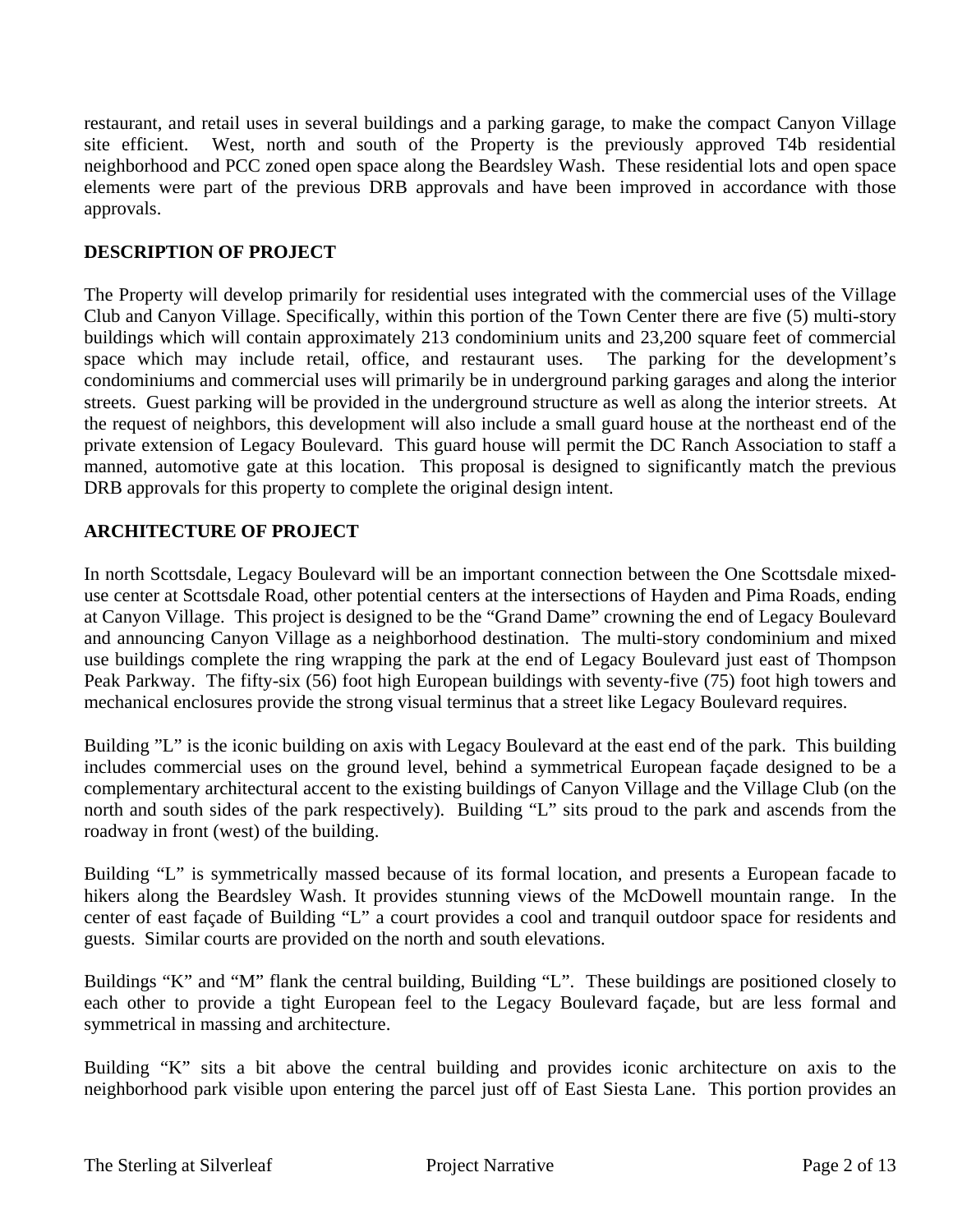urban setting to keystone the park that is enclosed on its other sides by existing multi-story single-family homes known as the Sterling Villas. The existing homes sit proud to street and are accessed from central courtyards overlooking the axial neighborhood park. The park also opens up the long views to the McDowell Mountains, specifically to Tom's Thumb for Building "K".

On the north and south façades of Building "K" courtyards open distant views to interior units. The courtyard on the south façade sits over the parking structure and provides an elevated view over the arrival court. The courtyard on the north façade breaks up the building mass as requested by neighbors further to the north.

On the southwest corner of Building "K" the underground parking is a ground level because of the grade falling across the Site. At this location, "liner" commercial uses are provided to screen the garage and provide commercial activity to complete the uses surrounding the park.

Building "M" and "N" on the south side of the central building enclose courtyards in between the buildings and at their street level entries on the east facades. The courtyards are designed in the European tradition providing hardscape from building façade to building façade with planters and the roadway defined within the greater space. To accomplish this the paved surface will continue from building to building with little definition for the roadway, and that buildings and walls come up to the back of the travelway to keep the tightness of the urban fabric. Setbacks to the garages should be measured from the travelway so that some of the driveways may appear to be incorporated into the plaza spaces rather than typical suburban front yard elements. Windows and balconies along the western edge of Building "M" and "N" permit the upper levels stunning views of the city lights and distant Camelback Mountain.

Building "O", to the south of Building "N", provides focal architecture to the entry drive south of the Village Club. Windows and balconies permit the upper levels stunning views of the city lights and distant Camelback Mountain. European courts extend from the building both to the south and to the east to provide intimate, elegant exterior spaces between Building "O" and the surrounding single family homes along the southern boundary of this DC Ranch and along the Beardsley Wash.

All five (5) of the buildings are serviced by underground parking structures. The structures are accessed by ramps that extend from the interior private street. Trash service for these buildings will be provided by a private trash service with collection points in the parking structure and a compactor located west of Building "K". The compactor is co-located with the back-of-house elements for the Canyon Village commercial center. Guest parking for visitors is provided along the interior drive and at the east end of Legacy Boulevard extension.

# **OPEN SPACE**

The open space requirements for parcels located within the Town Center area of DC Ranch have been carefully planned for the area as a whole and are clearly outlined in the Amended Town Center Generalized Design Concept. Included in this submission is an updated tracking of the Open Space and Land Use Budget which outlines how and where the Town Center open space requirements are being met.

While open space is not required on these two lots within the Town Center area, the project provides intimate open spaces between buildings, in European courts which include adjacent existing roadways and formal park settings. In addition to the existing park at the end of Legacy Boulevard, a formal park has been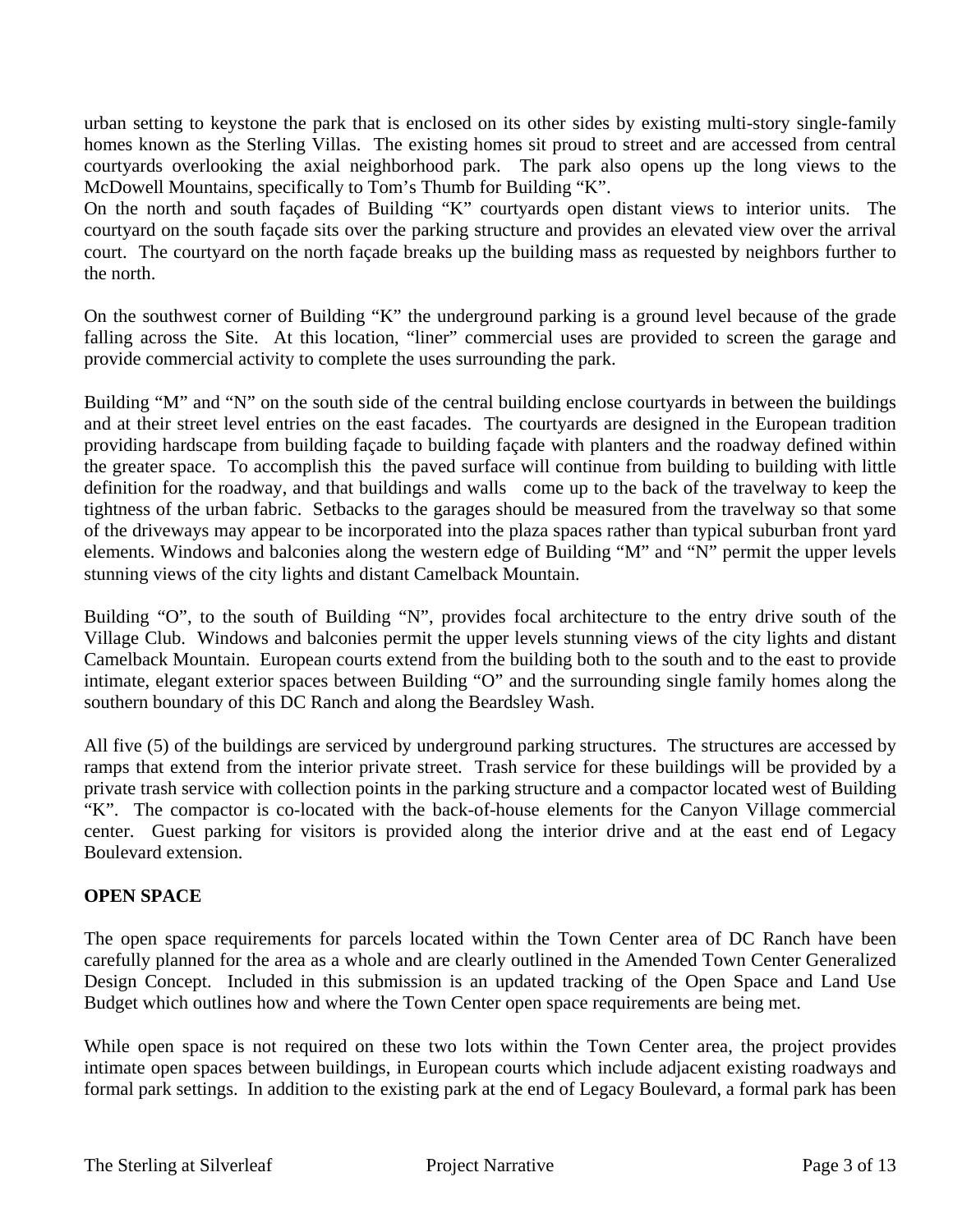created at the entrance to this neighborhood from Silverleaf. This park opens to the northeastern view of Tom's Thumb within the McDowell Sonoran Preserve. This park is defined by flanking one-way streets, two-story single family homes, and capped by Building "K" on axis. Intimate open spaces are proposed between several of the buildings. Many of these spaces include dramatic changes in grade and incorporate retaining walls, steps, and architectural features to terrace the landscape. These spaces are generally over the parking garages and because of this; landscape is contained within planter beds. Hardscape is the major landscape element both in these spaces and in the European courts. In these spaces planter beds and boxes are cut into the hardscape rather than the typical suburban condition which reverses these roles. These spaces and the European courts include fountains, and art to provide focal points and interest. The European courts transform the internal roadway into a series of urban spaces. These spaces extend hardscape from building to building. The roadway through these spaces is only minimally defined and separate spaces for driveways and guest parking are not strongly defined. Vegetation in planters and trees with grates add to the urban character of these elegant spaces. Courts are also formed by surrounding building masses. These interior courts take on resort like qualities. While they may be located over parking garages and planting is limited, the sheltered location of these courts will allow for a lush, tropical landscape around small shallow pools and water features.

Along the Beardsley Wash a native plant pallet has been used to blend the urban landscape to the natural wash condition. Along the Village Club parking lot and back of house, perimeter walls will be used between buildings to provide screening and privacy to the condos. Along the boundary with Canyon Village, retaining and privacy walls are used to assist with the grade transition and screen undesired views.

#### **ACCESS**

Access to the Property is provided from Legacy Boulevard via the private access roads in Canyon Village and a private gated automotive entry north of Building "L". Additionally, there will be a pedestrian connection from the Property to the comprehensive DC Ranch path and trail system within the Beardsley Wash which will encourage non-vehicular modes of transportation and pedestrian activity in and around DC Ranch. Secured pedestrian access will be provided at several locations between the Site and the adjacent Town Center Parcels to encourage pedestrian activity.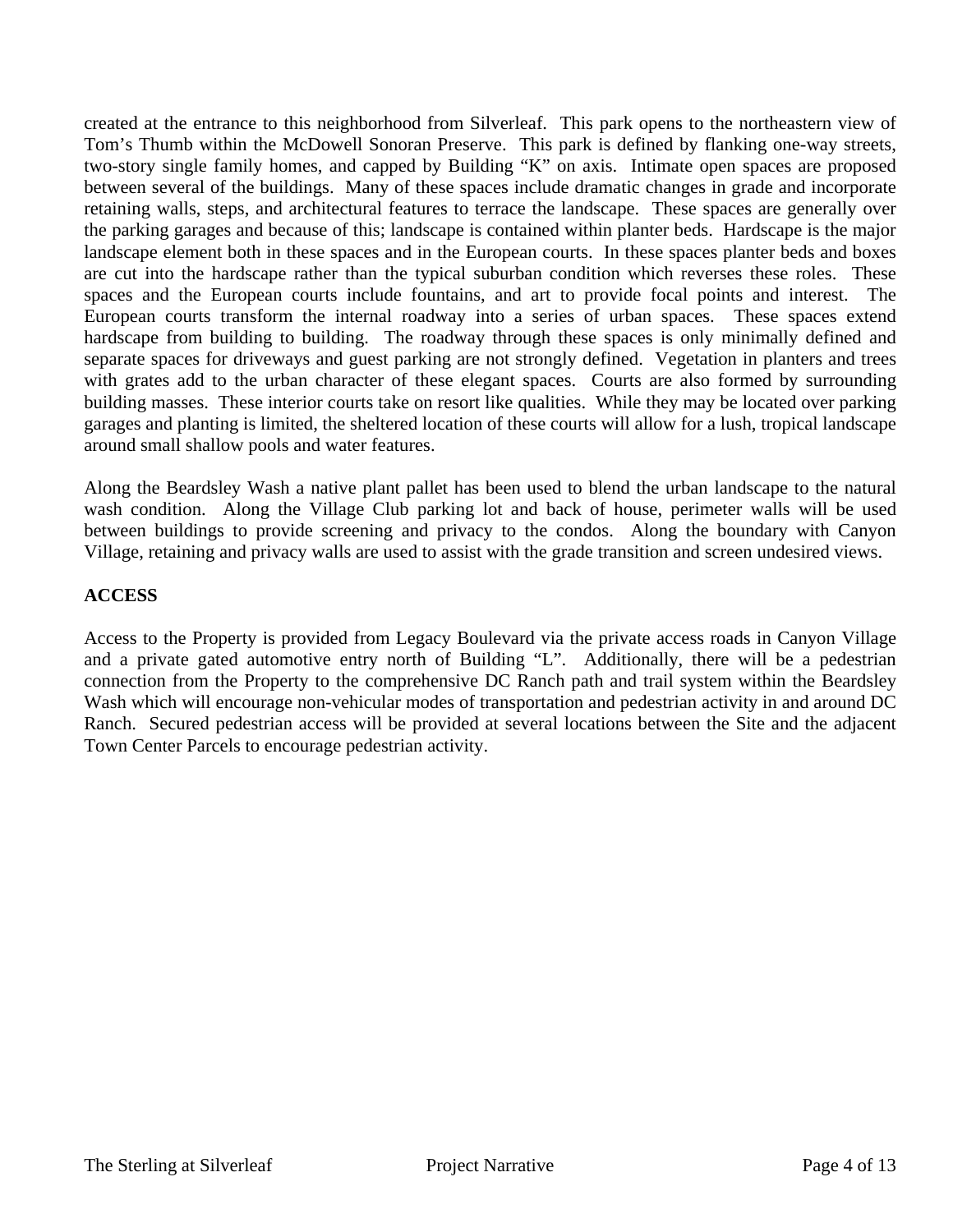# **CITY OF SCOTTSDALE - SEC. 1.904 CRITERIA**

# **CONSISTENCY WITH DESIGN AND CHARACTER COMPONENTS**

The condominium and mixed-use portion of DC Ranch Parcel T4b has previously been granted Design Review Board approval by the City of Scottsdale on two previous occasions. While those approvals have lapsed, the design for the project remains relatively unchanged.

## **City of Scottsdale General Plan**

The City of Scottsdale General Plan shows this area of DC Ranch as an urban center whose exact location was being determined, but generally known in 2001 when the general plan was adopted by City Council. The City Staff designated "Office," "Commercial" and "Urban Neighborhoods" in a circle to denote, "Location not yet determined." This was one of several such circles or asterisks on the City's on the General Plan denoting elements whose exact locations were not known at that time. This circle of urban uses sits in a zone generally designated, "Suburban Neighborhoods," "Natural Open Space," and "Developed Open Space (Parks)." DC Ranch has developed in just this fashion with a majority of the land area used for suburban neighborhoods, neighborhood parks, golf courses and hillside open space and accented by three small urban cores. This project comprises approximately a third of one of these three cores know as the Town Center and later as Canyon Village. This project provides the "Urban cores know as the Town Center and later as Canyon Village. Neighborhoods" that were denoted on the General Plan as a slice of the circle designating this area and urban accent in the suburban neighborhoods of DC Ranch. Designed as prescribed in the General Plan, "These high-density uses are generally located near retail centers, offices, or other compatible nonresidential uses." The residential and commercial uses of this project are combined in one architectural, site plan and landscape setting with the adjacent 100,000 square foot commercial center and 80,000 square foot fitness and spa amenity.

#### **DC Ranch Vision** (from the DC Ranch Town Center Amended Generalized Design Concept**)**

DC Ranch is a special place by virtue of its size, natural beauty, and location in the heart of an emerging southwestern desert city. The vision for DC Ranch is one of excellence, diversity and a true sense of community. Distinct residential neighborhoods and diverse community commercial, recreational, educational, civic, and cultural uses are woven together at DC Ranch in a fashion that enhances the overall context.

The unique opportunity for DC Ranch is the ability to provide an array of land uses that complements the needs of the residential neighborhoods. The integration and mix of uses are established at Market Street, DC Crossing and within Town Center. From the earliest concepts of DC Ranch, Town Center was a part of the overall vision. Since those early concepts, many successful Town Centers around the country now exist, are being planned, or are under development. This project is consistent with the vision and commitment to create one of the finest master planned communities of its time.

DC Ranch was created with an understanding and respect for the history of Scottsdale and the surrounding region. For the benefit of diversity, the DC Ranch vision also encourages a fresh interpretation of regional architecture to avoid the sameness so common where an agreed upon vision does not exist.

In line with the DC Ranch vision, Town Center is envisioned as a unique mix of retail, commercial, office, employment, and residential uses in close proximity to potential educational and recreational facilities. This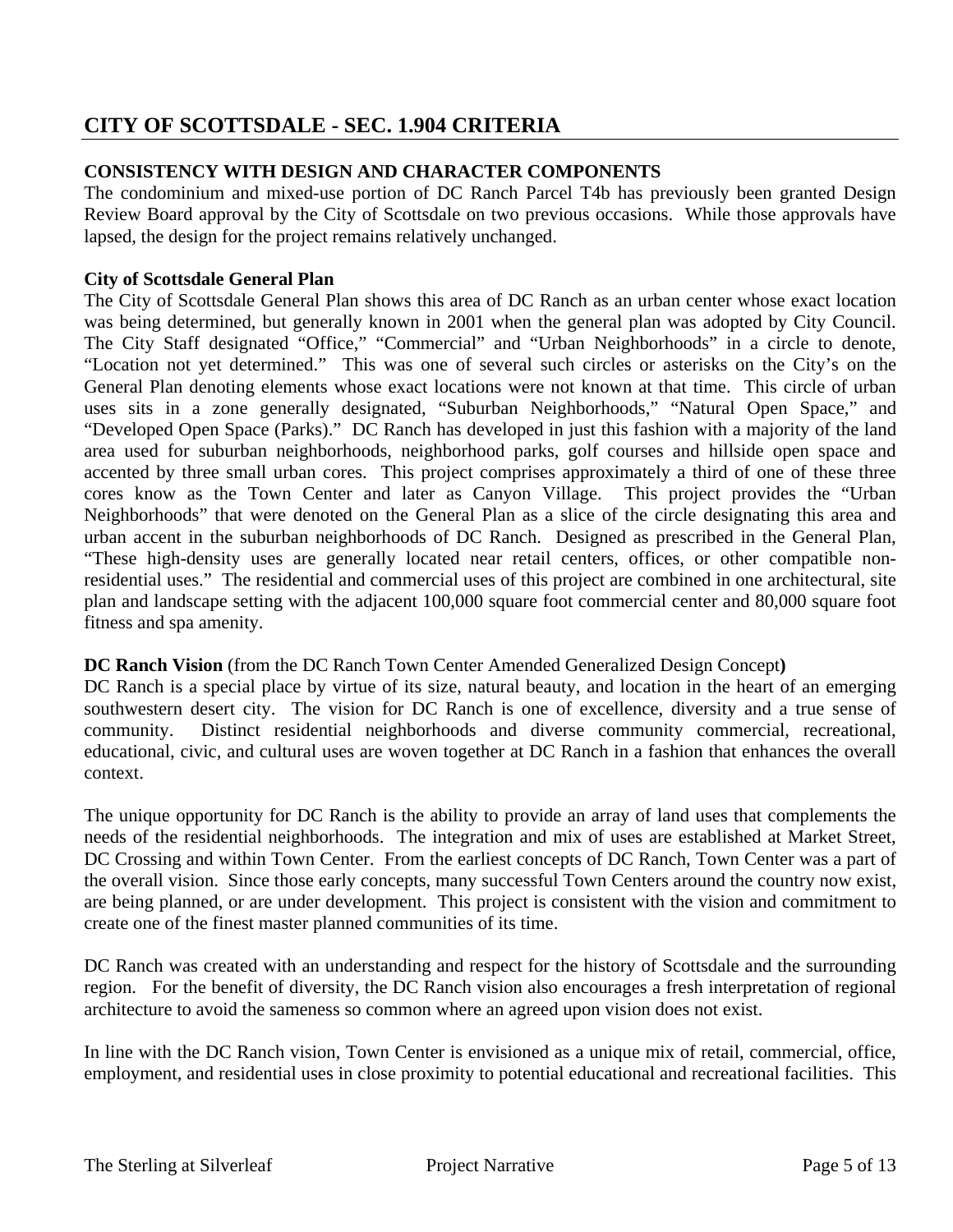project is designed to provide one of the last major components of the Town Center mix of uses – highquality urban residential in the activity center.

### **DC Ranch Development Agreement and Town Center Generalized Design Concept**

The Fifth Amendment to the Development Agreement dated the  $12<sup>th</sup>$  of December, 2006 (DA) as amended governs the development of DC Ranch. The DA outlines the process and regulation for development of DC Ranch, requiring among other documents, community wide and planning unit master plans. Additionally, the DA establishes special study areas, which require additional levels of planning. One such area is the Town Center Study Area.

The DA requires that a "generalized design concept" be created and approved for the Town Center. The purpose of the generalized design concept is to address the transition of land use intensity and building massing within and adjacent to the edge of Town Center. The requirement to provide a generalized design concept for Town Center was a supplemental effort to establish the character of DC Ranch Town Center and provide a framework within which the typically applicable development review process will occur. Ultimately the generalized design concept was approved by the City Council in July of 1999. In April 2004, the generalized design concept was amended as a result of the January 2003, City Council approved substantial reduction in the density and intensity of uses at DC Ranch

The project has been designed consistent with the requirements of the DC Ranch Town Center Study Area Amended Generalized Design Concept (TC-GDC). The TC-GDC established the Land Uses, Land Use Budget, Setbacks, Character Areas and Open Space Required in the Town Center.

#### **TC-GDC Land Uses**

With the goal to encourage a harmonious mix of uses, the TC-GDC designates this portion of the Town Center as "Integrated Residential" which may include condominiums and residential units over commercial uses like those proposed integrated by the use of common architectural elements, common landscape themes, and pedestrian and vehicular circulation. To insure this integration, the proposed development's site plan was designed at the same time as that of the adjacent commercial uses with integrated shared access ways and comingled back of house areas. The architectural firm that designed the adjacent commercial buildings and single family detached homes was hired to design the proposed project to ensure that they will have very similar and compatible architectural detailing. The same landscape architectural firm that designed the park on 101<sup>st</sup> Street the park on Legacy Boulevard, the landscape courtyards of the single family homes and the streetscape of the commercial center was hired to design this project to ensure that it integrated seamlessly with the adjacent uses, using the same pallet and character.

#### **TC-GDC Land Use Budget**

The City Council approved land use budget for the Town Center area east of Thompson Peak Parkway permits 600 residential dwelling units and 450,000 square feet of commercial uses. Parcels T1, T3a, and T4b have used a portion of the residential density, 81 dwelling units. This leaves 519 dwelling units for this project. The project proposes only 213 dwelling units, less than half the number permitted by the land use budget. Parcels T3a and T3b have used a portion of the commercial allotment for this zone, 182,640 square feet, leaving 267,360 square feet. This project proposes only 23,200 square feet of commercial uses, less than a tenth of the remaining approved budget.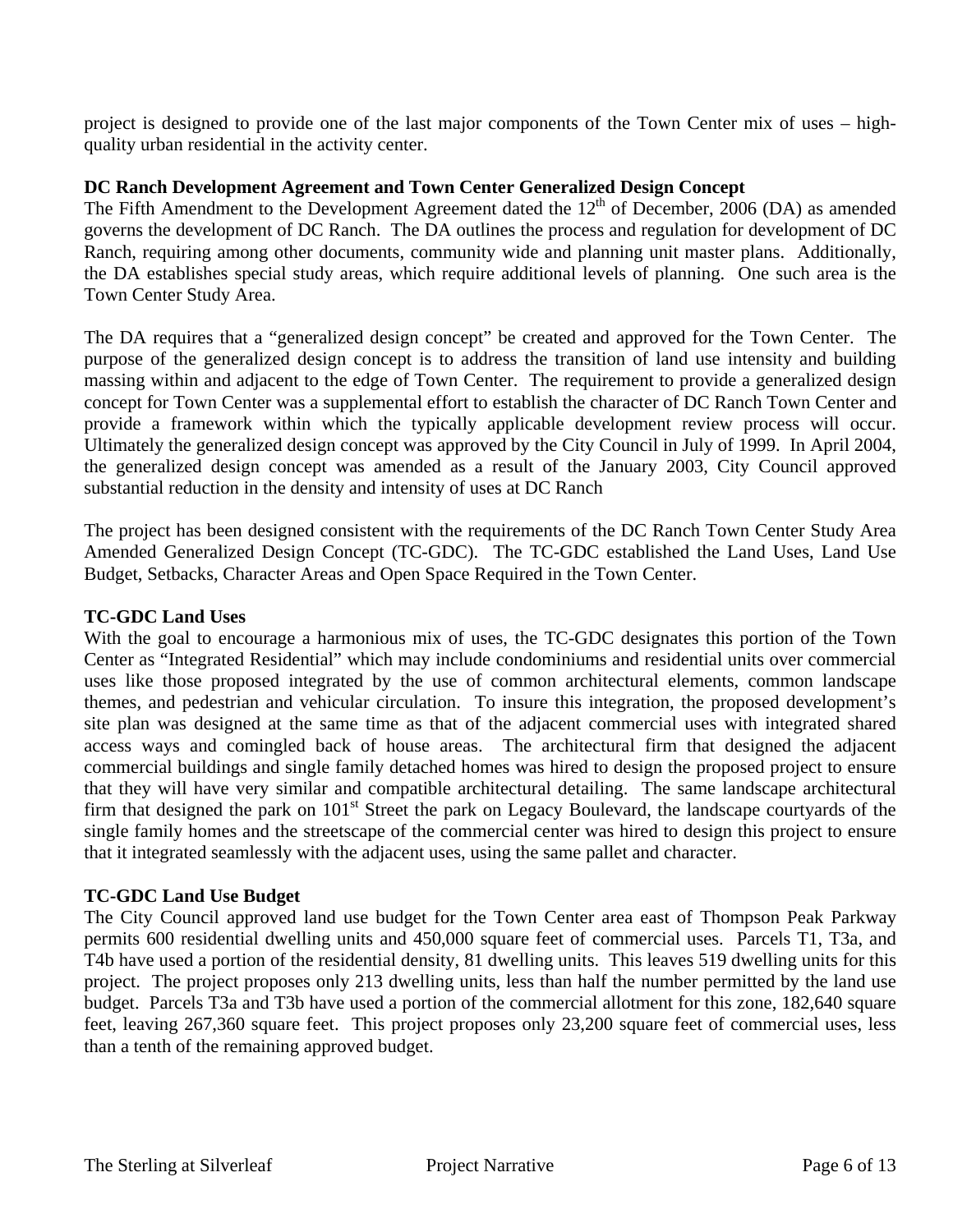#### **TC-GDC Setbacks**

Per the section of the City Council approved TC-GDC titled, "Zoning," "Setbacks between zoning districts within Town Center shall be eliminated so that parcels can be planned and developed as an integrated whole." It continues, "A building spacing of 0' or 10' as regulated by zoning will still be maintained." This project has been designed to be integrated into a setting between the adjacent single family residential units and the commercial centers. As approved by the City's Design Review Board in 2005, the plan for this project tightly integrates with these surrounding uses so that they may appear as one architectural, landscape and site plan statement. This project as composed will complete the original design intent with buildings designed within the approved amended setbacks.

#### **TC-GDC Character Areas**

The TC-GDC designates the area of this proposed development in the Town Center as the, "Mixed Use Activity Center," character area with an, "Activity Center," overlay over the central western portion of the Site. The "Mixed Use Activity Center," character area encourages pedestrian activity with shaded arcades, courtyards and tree-lined street for the comfort of users. The character area also encourages on-street parking in close proximity to destinations without negatively impacting the core pedestrian experience. Tree-lined streets and courtyards are designed throughout the proposed project, encouraging pedestrian activity. Separate fitness and spa amenities are not being provided within the proposed project, to encourage the use of the adjacent commercially provided amenities with strong pedestrian links between the two. The project connects at the core with pedestrian connections to the adjacent commercial, single family neighborhoods and the regional path and trail system along the Bearsdley Wash. The, "Activity Center," is focused around the park on Legacy Boulevard and is designated as the area with the greatest pedestrian activity. It stresses that, "pedestrian generators be focused in this zone to promote a sense of energy and vitality that is critical to the success of Town Center areas." The design of the proposed project supports these goals by providing commercial space along the street frontages in this zone. These commercial spaces are provided on-street parking that does not interfere with the pedestrian experience but encourages easy, convenient access for users. Imagery of the character areas provided in the TC-GDC include a page of residential which includes many multi-story buildings in architectural styles, detail and massing similar to that being proposed with this project.

#### **TC-GDC Open Space Required**

Per the TC-GDC, "In an effort to create Town Center as a composite project, the Open Space requirements will be consolidated." A land use and open space budget tracker is submitted with each Design Review Board application for projects within the Town Center area. In total, the TC-GDC requires 48.8 acres of open space in the Town Center area. To date, 60.7 acres of open space have been provided, a portion of which was provided with the previously approved portion of this Parcel in the form of a neighborhood park on 101<sup>st</sup> Street. These two lots (30&31) have no open space requirements, but will be providing open space in the form of streetscape landscape and in courtyards in and between the buildings.

The TC-GDC approved by the City Council outlines very specific requirements for the development of this property. The proposed development project follows these guidelines and completes the original design intent. To ensure its integration with the rest of the Town Center elements, this proposal has used the same designers, building layout, landscape character and architectural styles as the rest of the Town Center development.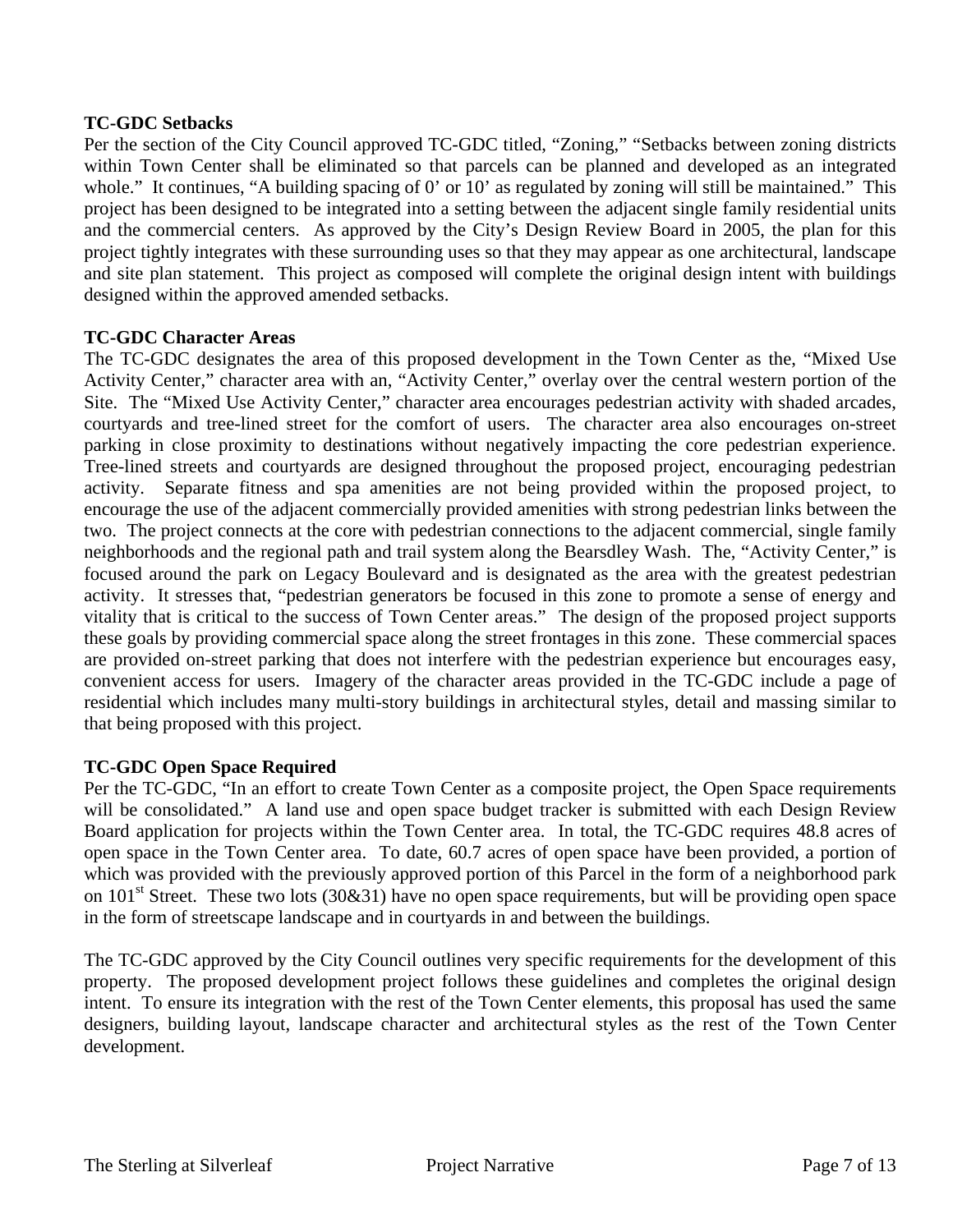### **DC Ranch DA – PCC Zoning**

The proposed project has elected to use the PCC zoning for the Site. Per the DA, Schedule J, the development standards for PCC Zoning to be used are those as of March 6, 1990 identified at that time in Section 5.2500 PCC Planned Community Center of the City Zoning Ordinance. The base zoning development standards outline requirements for floor area ratio, volume, open space, building height, density, and yards, all of which are modified by other areas of the DA or by the TC-GDC. The zoning permits the proposed uses including residential physically integrated with commercial establishments at a density of four (4) dwelling units per gross acre. While the TC-GDC's Land Use Budget amends this, there are 53.25 gross acres of PCC zoning in the Town Center area permitting 213 dwelling units per the base zoning. This project proposes 213 dwelling units. The open space development standards require that courtyards shall be a minimum of one (1) percent of the net lot area. While open space is consolidated by the TC-GDC, this project provides approximately 18,400 square feet of courtyard space, in excess of the 2,900 square feet required by the base zoning.

## **DC Ranch DA – Schedule G**

Per Schedule G Section 6.0 C. of the DA, "Non-residential District including resort and hotel," and "Uses in Sections 7.102 A, B," in "Class 3 Lower Desert Areas," are permitted a building height of fifty-six (56) feet above natural grade with ornamental towers and mechanical enclosures permitted to a height of seventy-five (75) feet above natural grade. The proposed development plan has been modified from the previous City of Scottsdale Design Review Board approved plans to reduce the amount of roof area over fifty-six (56) feet. All of the proposed development complies with the DA height requirements.

## **DCR DA - FAR**

Per Section 3.03 B. of the DA, the Floor Area Ratio (FAR) is not limited in the Town Center Study Area. This project proposes an FAR of approximately 1.6 to encourage pedestrian activity on the street level with resident parking primarily provided below ground to accommodate this goal of the TC-GDC.

#### **DC Ranch Covenant Commission**

In addition to the requirements of the City's General Plan, the DA and the TC-GDC, the character of the proposed development is reviewed by the DC Ranch Covenant Commission to ensure it is in keeping with the vision for this portion of DC Ranch. The project as proposed has been designed consistent with the architectural design character required in the Silverleaf, Town Center and Canyon Village character areas of DC Ranch. The project was submitted to the DC Ranch Covenant Commission for design review and received preliminary approval. The final plans and details of each building as well as the final landscape plans will be required to be reviewed and gain the approval of the DC Ranch Covenant Commission before construction of each element may begin.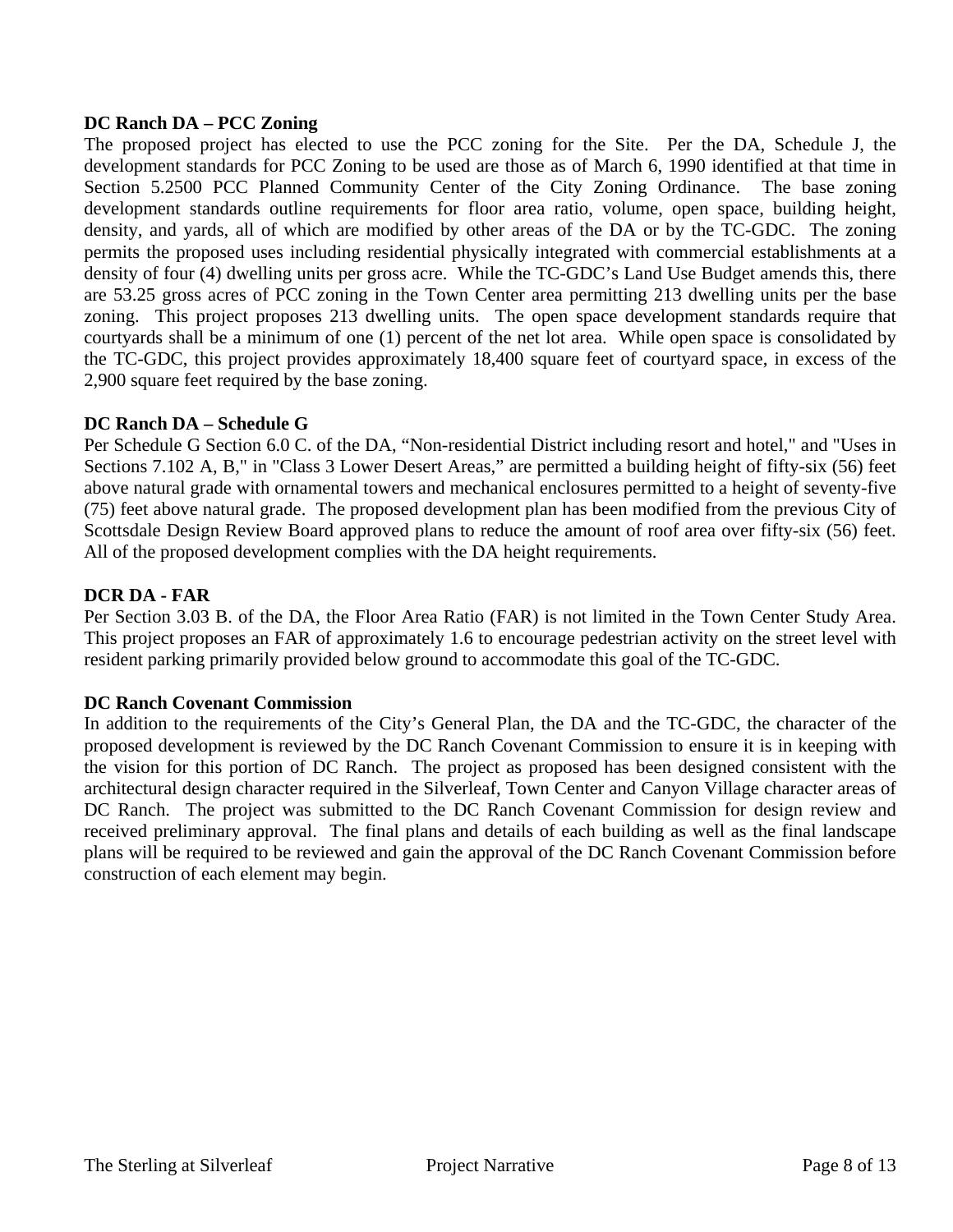### **PROMOTE A DESIRABLE RELATIONSHIP BETWEEN STRUCTURES, OPEN SPACES AND TOPOGRAPHY**

In 2004, the TC-GDC was approved and work began to design a mixed use center at the base of the McDowell Mountains. While greatly reduced in size, as a result of the January 2003, City Council approved substantial reduction in the density and intensity of uses at DC Ranch, the intimate Town Center circled a small plaza with a focal obelisk and fountain that capped the end of Union Hills Drive (now Legacy Boulevard). The pedestrian activity of the center was anchored by the fitness, recreation and spa activities of the 80,000 square foot complex on the south side of the plaza. The outdoor pools of the complex were designed to open to the southern sun exposure and so these uses were placed on the south side of the plaza. On the north side, pedestrian activity was encouraged by quasi-retail uses on the ground floor along the plaza with convenient on street parking. Office space above and in two adjacent buildings north of the plaza provided a location for professional. The buildings were placed to hold the street edge and taper in height as they progressed north. The buildings also surround and screen a parking structure in the core of the block. Many design elements were included to provide a creative transition to the single family custom home lots to the north. On the east end of the plaza residential uses in the form of condominiums framed the view at the end of Legacy Boulevard with the mountain peaks towering above. These buildings were designed to sit furthest back in the composition so that the residential units could be a part of the adjacent Silverleaf residential community, secured from the commercial portions of the area. At the ground level around the plaza, these buildings included ground floor commercial uses with convenient parking to complement the rest of the pedestrian activity in the core. Surrounding the condominium buildings on three sides, dense multi-story single family homes (3,000 – 4,000 square foot homes on small lots) provide the transition to other residential and open space uses. North of the condominium buildings, surrounded by dense single family residential homes is an intimate neighborhood park. This park provides a picturesque entry from the residential neighborhoods. While unlikely that residents will live and work in the same setting, this arrangement of uses provides the potential for a walkable live-work-play environment with strong connections to the regional trail system via Thompson Peak Parkway and the Beardsley Wash trail providing access to the McDowell Mountain Sonoran Preserve. All of the elements of this Town Center core have been constructed except the condominium buildings and thirteen (13) of the dense multistory single family homes. The thirteen homes are completing the DC Ranch Design Review process and will be under construction soon. The proposed development is for the re-approval for the condominium buildings portion of this Town Center core. The proposed development has been designed to complete the original vision.

The topography of the Site along the eastern edge of the Town Center area must be maintained as the natural edge to the Beardsley Wash. This is the major controlling topographic element in the area. The topography of the Site generally falls from northeast to south west. The two commercial elements of the area take advantage of this fall to hide the parking structure and provide access to the pools from the lowest level of the fitness complex. The proposed development has also been designed to take advantage of the natural fall across the Site. The northern most building (Building "K") sits almost one story below the neighborhood park. The park cascades down decorative steps to the private roadway north of Building "K" and then the courtyard of Building "K" gently descends to the guest arrival at the main door. Below Building "K" two levels of underground parking are tucked into the grade. The first level down becomes exposed to the plaza on the Legacy Boulevard side and is "lined" with commercial uses to screen the parking and activate the pedestrian uses around the plaza. This grade transition also provides at-grade access to the underground parking on the south side of the building. In a similar way, Building "L" (on axis with Legacy Boulevard) drops a level from east to west. This allows guest to enter via the main courtyard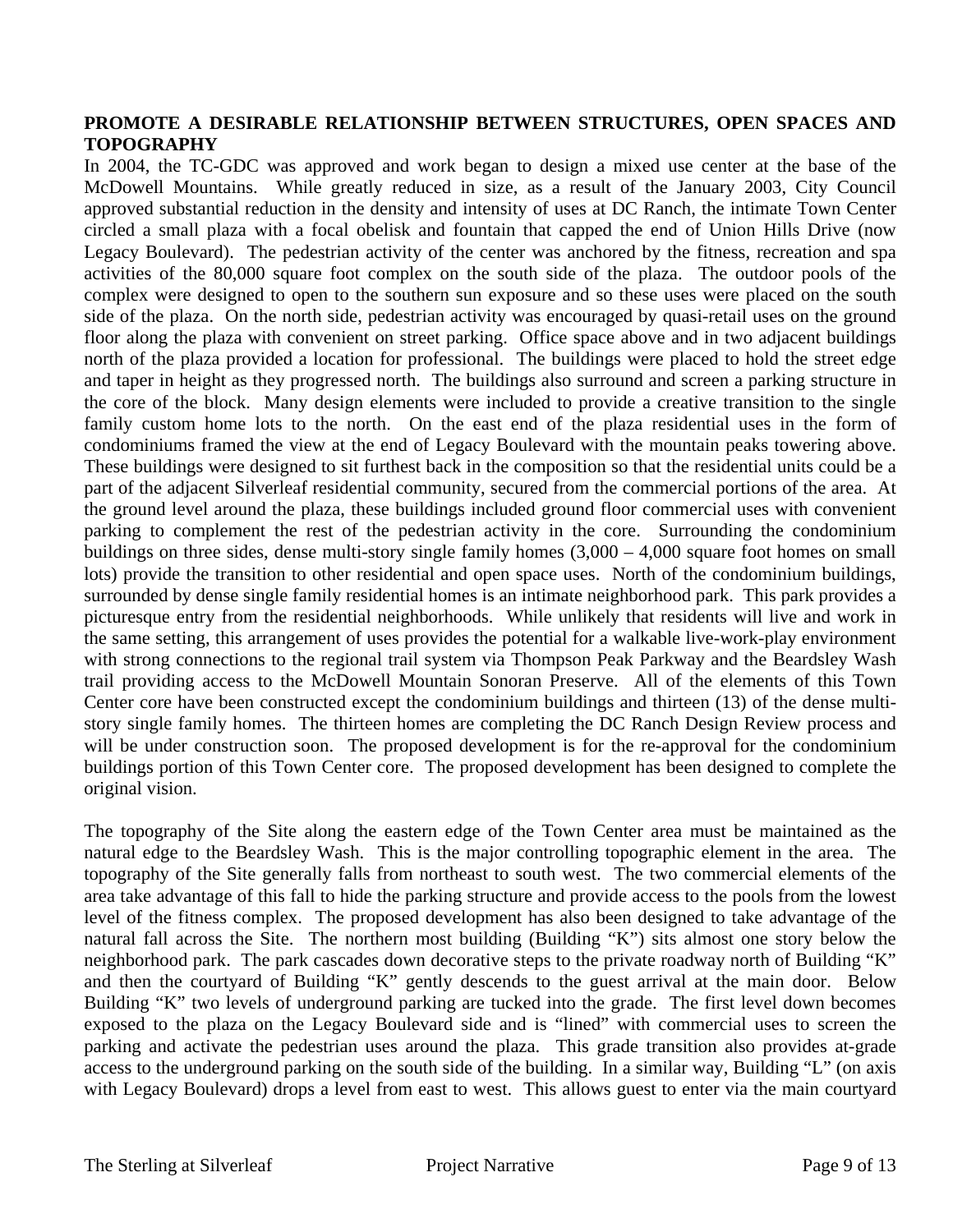on the east face of the building and at-grade access to the underground parking from the north side of the building. This drop in topography also allows for ground floor retail east of the plaza with the condominium building arching over the access drive to occupy the space above. Buildings "M," "N," and "O" continue to step down the hill toward the south. The grade change allows the ground floor units in the buildings to be elevated slightly over the adjacent parking lot of the fitness and spa complex. This subtle grade change provides privacy to the units and allows the development of the Site without an additional privacy wall between the condominium buildings and the adjacent fitness and spa complex. In a similar way the heights of the buildings are required to step downhill to the south west following the natural terrain.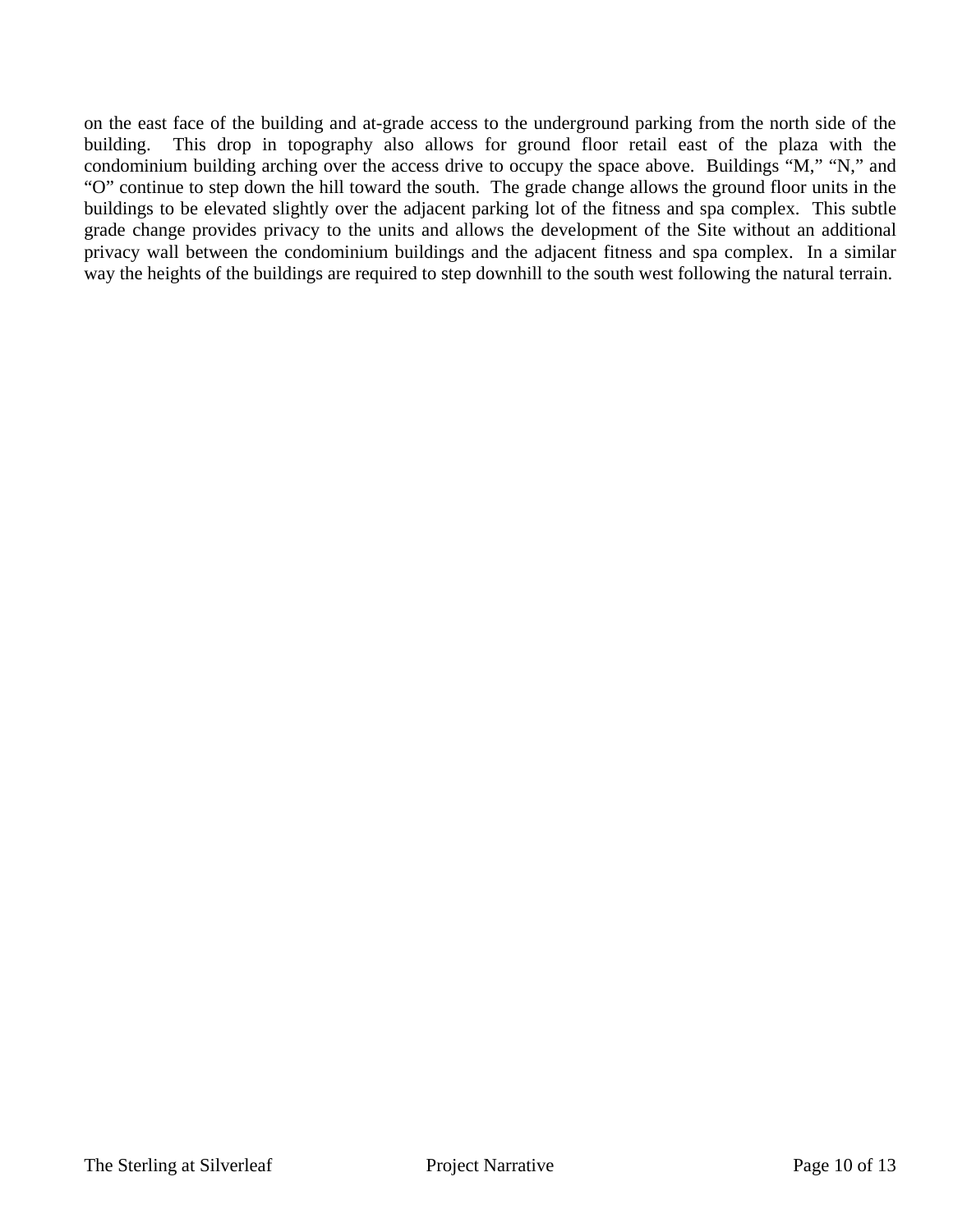## **AVOID EXCESSIVE VARIETY AND MONOTONOUS REPETITION**

The proposed development was designed by the same architectural, landscape architecture and site planning team as the rest of the DC Ranch Town Center area. This team has created a carefully orchestrated composition of desert appropriate architectural and open space settings to tie the entire district together as one place while providing an accent to the overall character of the residential neighborhoods of Silverleaf. The architectural style complements the adjacent commercial and multi-story single family residential developments with similar detailing and massing. The landscape character uses the same palette of street furniture, materials and plants to tie the various projects together in one seamless expression. The site plan focuses pedestrian activity on the core surrounding the plaza at the end of Legacy Boulevard. The site plan also subtlety provides privacy to the residential uses without creating isolation. The site plan for the proposed development is deigned to complete the site plan for the larger DC Ranch Town Center area.

## **RESPOND TO THE SONORAN DESERT ENVIRONMENT**

As part of the DC Ranch community, this project celebrates its setting in the Sonoran Desert. Designed as a Canyon Village at the foothills of the McDowell Mountains, the DC Ranch Town Center strives to create a unique urban destination to attract visitors and locals to its setting. Using desert appropriate architecture influenced by the region's Spanish history, the place is anchored by a small central fountain and a plaza with European detailing and Sonoran Desert landscape character. Shade is a key design element, and shaded, tree-lined streets, narrow shaded mews between tall buildings, and shaded courtyards are all integral to the design of the Town Center and this proposed development. In the architecture the desire for shade influences the recessed openings and private shaded patios to bring the outdoors into the units. The site plan for the proposed development provides an additional pedestrian link between from the plaza area to the regional trail system along the Beardsley Wash strengthening the community's sense of stewardship of the desert by inviting interaction. Underground parking is provided beneath all of the condominium buildings in this proposed development. This costly parking solution not only encourages pedestrian activity by shorting walking distances between uses, but also reduces heat in the environment by reducing large asphalt surface parking areas. In a similar way the placement of the DC Ranch Town Center was as a result of a detailed analysis of the Sonoran Desert environment throughout DC Ranch. A location was selected that did not require major interruptions to the natural water and wildlife corridors through the community. As a result, the Town Center and this proposed development sit in one of the flattest areas of DC Ranch bounded on the east by the Beardsley Wash and on the west by the Reata Wash.

#### **CONFORM TO ESL ORDINANCE**

Property within DC Ranch as a result of the DA is not required to comply with the City of Scottsdale ESL ordinance. As a whole the community does comply with many of the ESL principles and exceeds the ESL requirements in many areas. The DC Ranch community provides significant natural hill side open space in excess of the requirements of the DA. The DC Ranch community plan also protects many significant landscape and cultural resources while providing public trail access via the Beardsley Wash corridor to the McDowell Mountain Sonoran Preserve Trail Head and the peaks. Height in DC Ranch is measured in ways similar to the ESL ordinance with maximum building heights being measured from the pre-existing natural grade of the Site. This helps to ensure that all buildings step with the terrain. The placement of the Town Center and this proposed development were carefully analyzed as part of the original design concept. Various view sheds were studied to make certain the Town Center was sited appropriately in the larger DC Ranch setting using three dimensional computer modeling.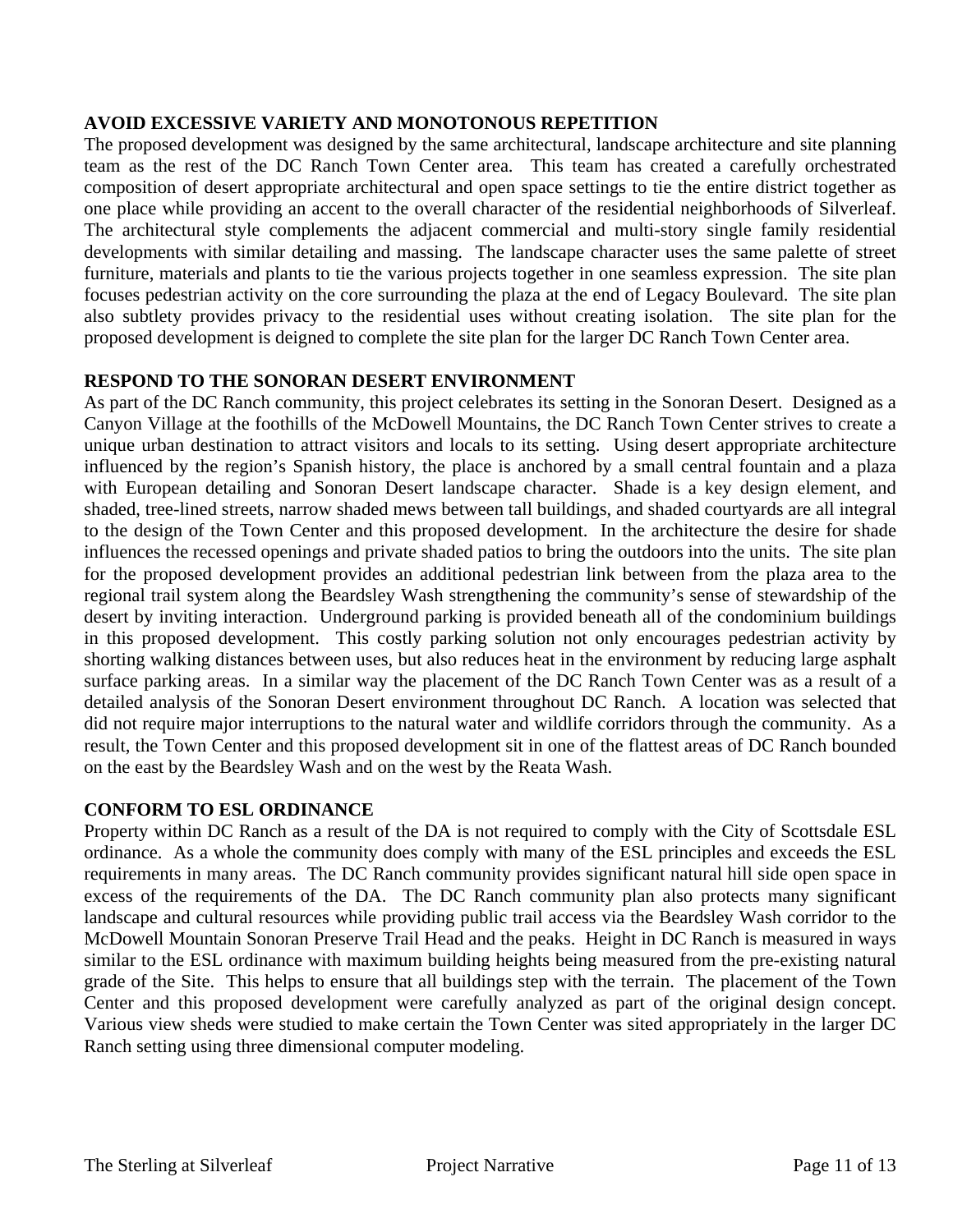## **CIRCULATION DESIGNED TO PROMOTE SAFETY AND CONVENIENCE**

While the proposed development does not front any public streets, access to the Site is provided primarily via a private drive from the intersection of Thompson Peak Parkway and Legacy Boulevard. This existing access is a private extension of Legacy Boulevard between the two commercial components of the DC Ranch Town Center, around the plaza in the center of Legacy Boulevard, terminating in the Site of the proposed development. This access provides direct automotive access from the Loop 101 freeway via Pima Road and Legacy Boulevard. As requested by local residents, the automotive access to the proposed development from Legacy Boulevard will occur in the northeast corner of the existing access drive via a manned guardhouse access. This gated access point provides access to guest parking for the condominium units along  $101<sup>st</sup>$  Street as well as access to the underground parking garages under Buildings "M," "N," and "O" via  $101<sup>st</sup>$  Street. The same gate provides access to the parking garages under Buildings "K" and "L" just east of the gate. On-street parking is also provided for the ground floor commercial uses in Building "K" and "L." Trash for the proposed development is collected and taken to a compactor co-located with the trash dumpsters and back-of-house utilities for the Canyon Village commercial center. Fire access is provided as requested by City Staff via an access route south of the proposed development between DC Ranch Parcel T4b and the Village Health Club and Spa.

Pedestrian connections are provided through the proposed development to all adjacent uses. Pedestrian connections between the proposed development, the adjacent neighborhood park and adjacent residential uses are provided via a sidewalk along 101<sup>st</sup> Street. This route provides pedestrian access to the Silverleaf Golf Club east of the Site as well. Three pedestrian routes, one at the gate, one south of Building "L" and one north of Building "K" provide access to the commercial center of Canyon Village and the plaza at the east end of Legacy Boulevard. These routes also provide access to the Village Health Club and Spa along with another pedestrian access between Buildings "N" and "O." The previous City of Scottsdale DRB approval for Parcel T4b included a pedestrian access from the Village Health Club and regional trail along Thompson Peak Parkway to the McDowell Sonoran Preserve trail along the Beardsley wash. This unpaved connection was provided along the south property line of both parcels. In addition to that unpaved connection, the proposed development will provided paved connections via pedestrian routes north and south of Building "L."

The circulation of the proposed development is designed to complete the plan for the DC Ranch Town Center. This area is intended to be an "Activity Center" and as such pedestrian and automotive activity is concentrated in this area. Simple, safe and convenient routes are provided for both automotive and pedestrian access including on-street and underground parking solutions.

#### **MECHANICAL EQUIPMENT & SCREENING INTEGRATED INTO THE BUILDING DESIGN**

In the DC Ranch Town Center area, most mechanical equipment is located on the roofs of the buildings in architecturally screened areas. The proposed development will locate most mechanical equipment in a similar location and screen it with architectural elements similar to the other buildings in the DC Ranch Town Center area. Ground mounted utilities will be placed to minimize their impact on the streetscape and pedestrian routes. When possible, mechanical equipment may be placed in the underground garages to minimize their presence on the ground plane. Back-of-house and trash collection is consolidated at a location northwest of Building "K". This location allows these elements to be co-located with the back of house and trash equipment servicing the Canyon Village commercial center. Screening for the trash and back-of-house elements will match the screening provided by the commercial center so that it appears designed as an integral whole.